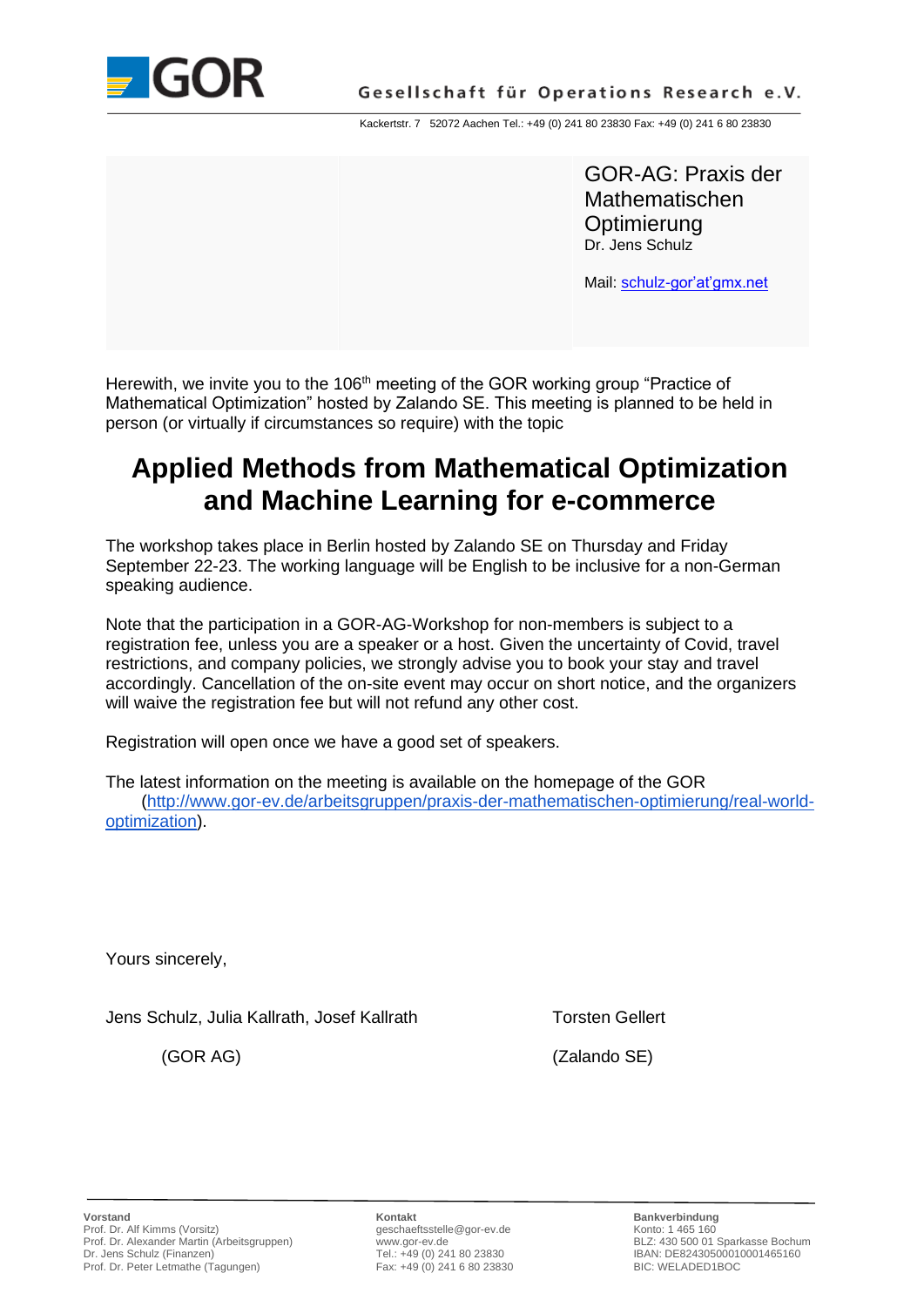

# **Applied Methods from Mathematical Optimization and Machine Learning for e-commerce**

### **Specific aims**

Methods from mathematical optimization have become key ingredients of modern digitalization, decision-making and automation initiatives across industry.

In recent years, the methods of artificial intelligence have improved a lot and have become a powerful addition to the more classical methods.

E-commerce by its nature has already made a shift into a digitized business model driven by advanced analytic methods and successfully applying hybrid algorithms that combine techniques of mathematical optimization with machine learning – with applications in network design, warehousing & storage, pricing & forecasting, to name only a few.

The underlying data and models are huge and steer two research directions:

Firstly, how to efficiently solve large models in strategic and real-time use case and secondly, how to make decisions and take actions from applying such methods. This is certainly an omnipresent theme in many industries. Hence, in this workshop we explicitly (though not exclusively) welcome to exchange on learnings across industry on solving large real-world problems based on hybrid methods from mathematical optimization and machine learning.

# **About Zalando**

Zalando connects customers, brands and partners in 23 countries. What started as a Berlin-based online shoe store in 2008 has transformed into a leading European online platform for fashion and lifestyle in just a few years. This achievement was enabled through great passion and the strong business sense of our team of more than 17,000 talents from 140 countries.

Complex business challenges arise in many areas of Zalandos operations. Engaging customers with inspiring recommendations and discounts, and handling logistics fast and efficiently to customers' satisfaction are just a few examples. With methods of machine learning integrated flawlessly with mathematical optimization, holistic decisions making across the company enable true customer centricity.

The core of this 1.5 day workshop will consist of an attractive schedule of talks covering a broad range of mathematical techniques and real world applications. As usually, we will reserve plenty of time for informal exchange and networking.

In talks of 15+5min, 25+5min or 40+5min duration, experts from practice and research will address problems and solutions.

If you are willing to contribute a talk, please feel free to contact any of the organizers.

Jens Schulz (schulz-gor 'at' gmx.net) Julia Kallrath (julia.kallrath 'at' h-da.de)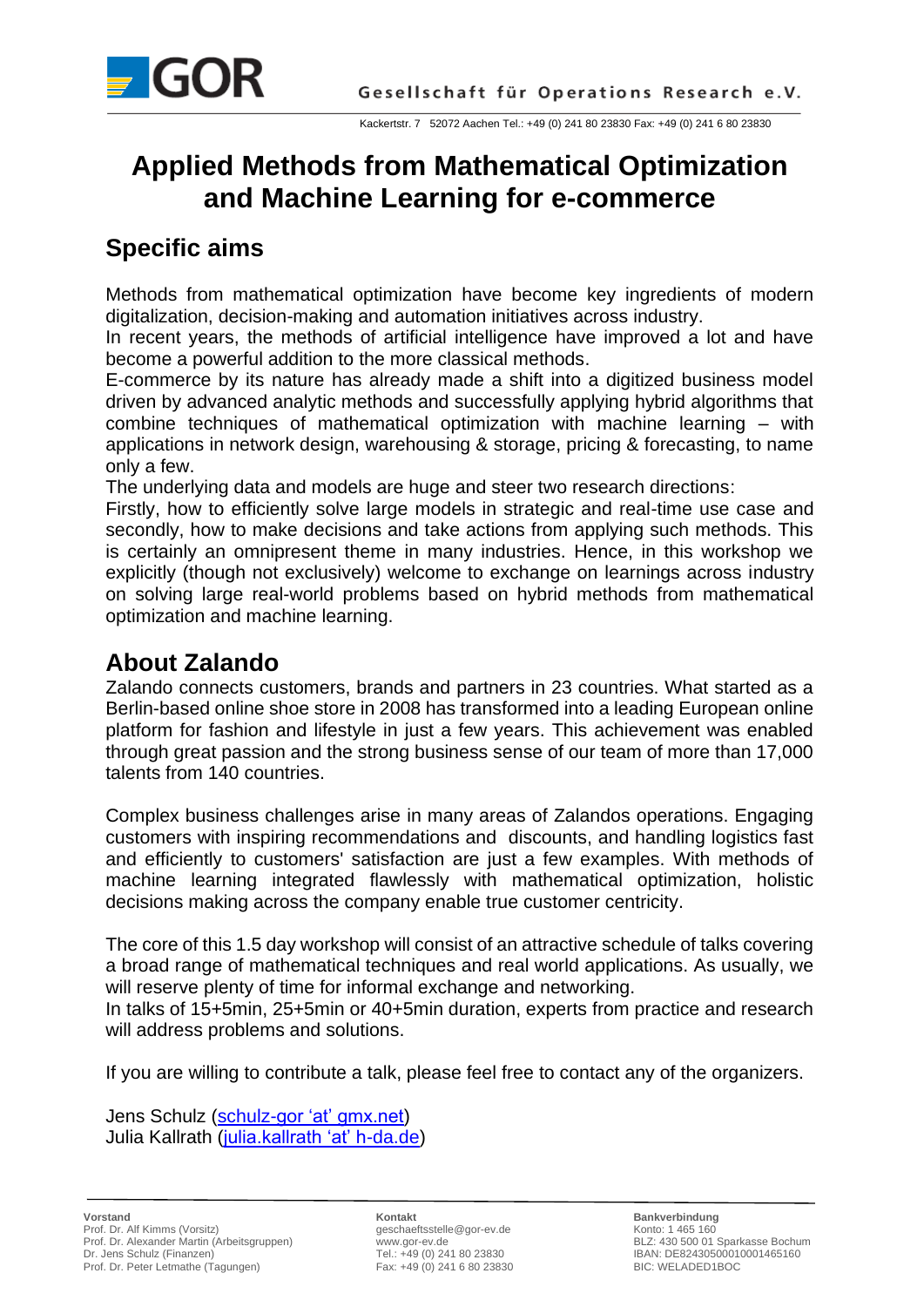

Kackertstr. 7 52072 Aachen Tel.: +49 (0) 241 80 23830 Fax: +49 (0) 241 6 80 23830

## **The following speakers are confirmed:**

#### **Torsten Gellert (Zalando)**

Challenges in Large Scale Article Discounting

#### **Tba (Zalando)**

Inventory distribution across warehouses: optimization informed by ML